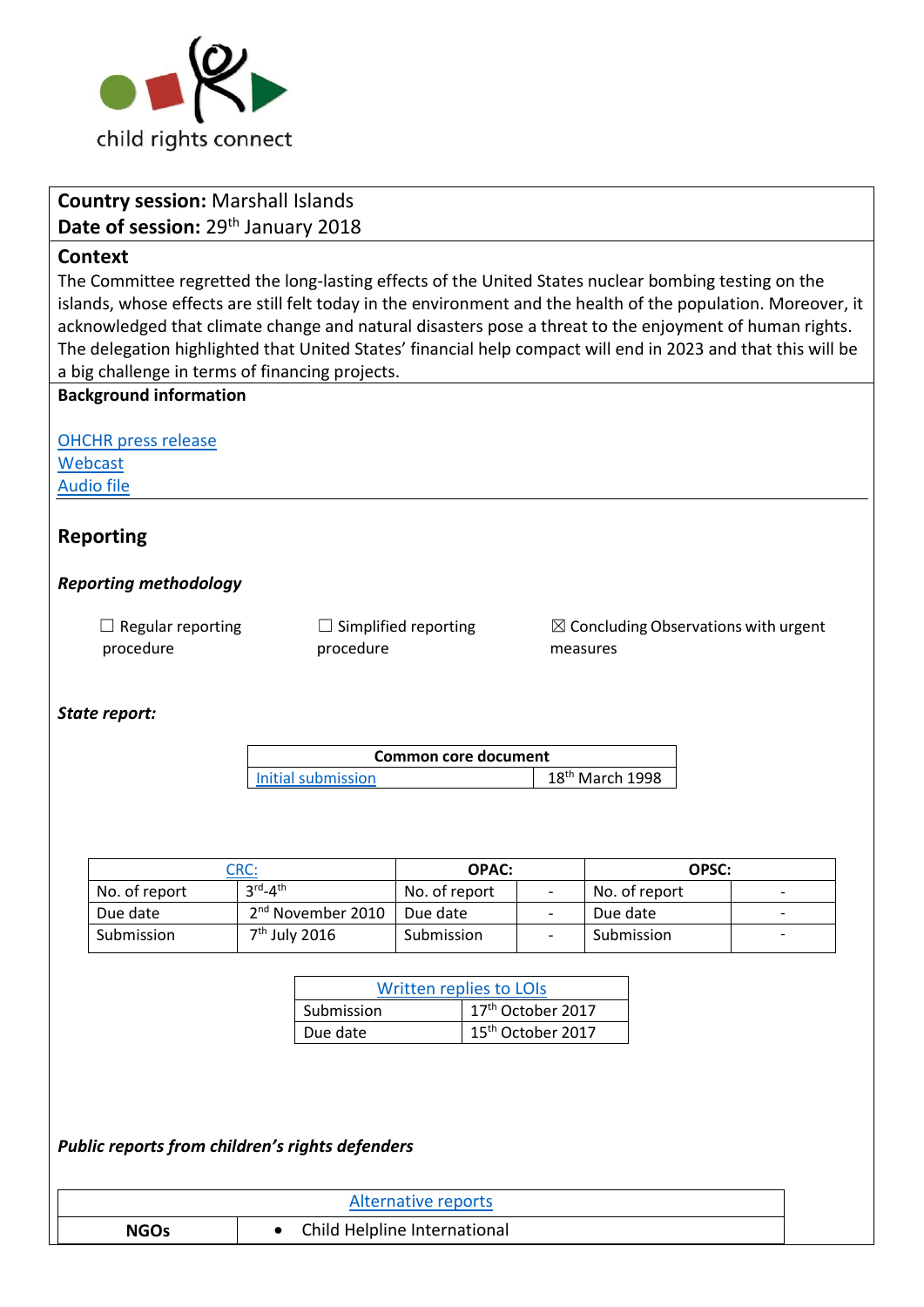

| <b>NHRIS</b> |
|--------------|

# **State delegation**

The delegation was headed by Ben Graham, Chief Secretary, who was accompanied by six other members of the Ministry of Foreign Affairs and Trade, Ministry of Cultural and Internal Affairs, Ministry of Human and Health Services, Director of Staff Service for Public Schools, an Assistant Attorney General and a Deputy Chief of Embassy to Fiji. There were not any members present whose focus was on children or the rights of the child.

# **Committee's Task Force members**

| Name & Last Name    | Country |
|---------------------|---------|
| Mr. Clarence NELSON | Samoa   |
| Mr. Cephas LUMINA   | Zambia  |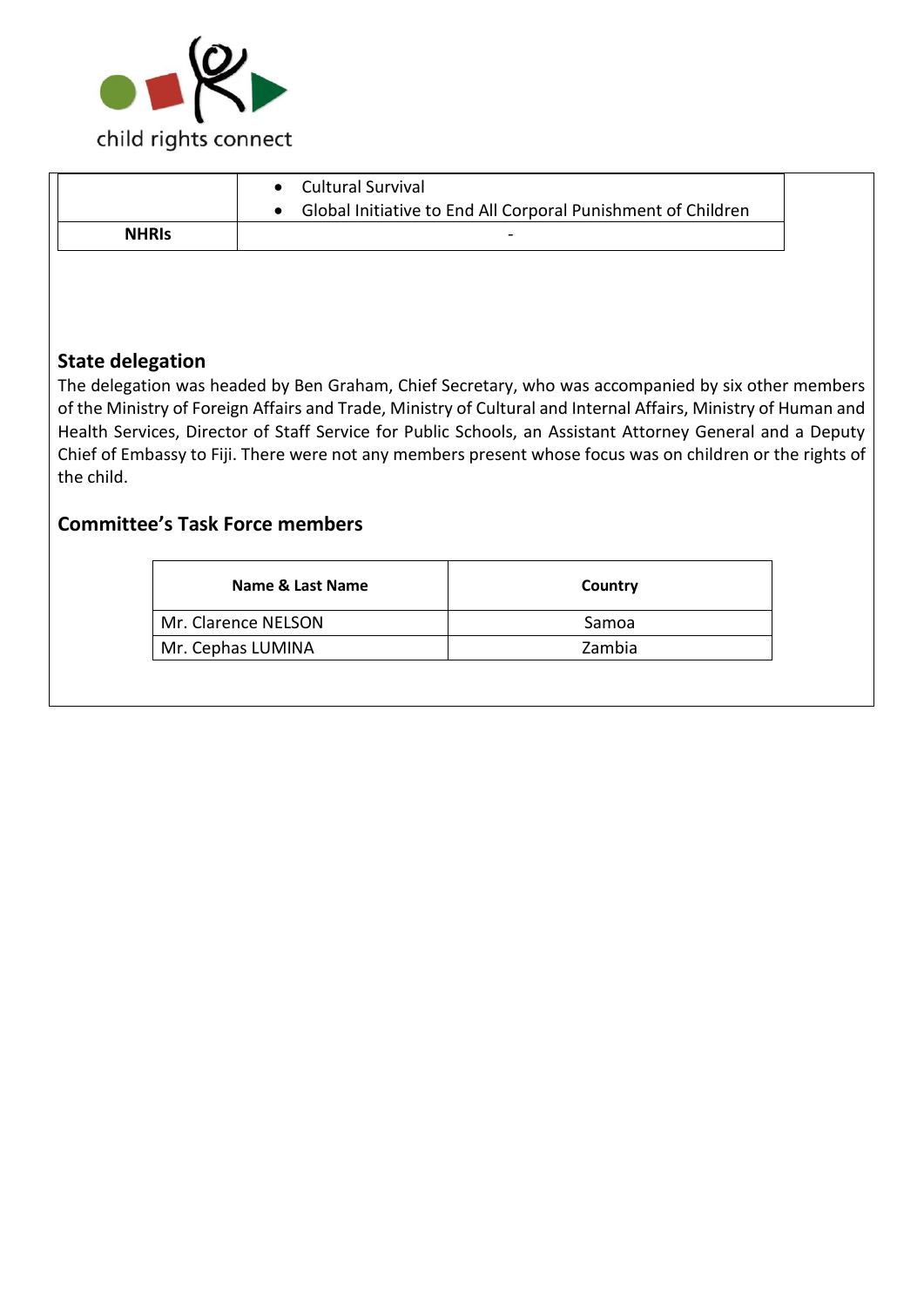

## **Dialogue description**

#### i. Character of the dialogue

The dialogue was shorter than for other State Parties, but the conversation was nevertheless productive and highly cooperative, with the Committee complimenting the honesty of the report.

#### ii. General assessment made by the Committee

The Committee welcomed the advancements in child protection legislation but wondered if the efforts in terms of implementation had been effective. In terms of coordination, the Committee showed concern over the lack of strategic guidance on public policies for children. At the end of the discussion, the Committee appreciated the good will of the State to meet the challenges.

#### iii. Main issues discussed:

- **Violence Against Children:** The Committee expressed concern over the fact that more than 20% of parents use corporal punishment and worried over the fact that there did not seem to be a mechanism for complaints in schools or measures undertaken by the State to prevent it. The delegation replied that corporal punishment was forbidden by law in schools and at home but acknowledged that the criminal code included a provision allowing for corporal punishment which need to be amended.
- **Children Deprived of a Family Environment:** The Committee was concerned about the lack of provisions on customary adoption and asked if the children who were abroad in the United States still maintained contact with their parents. The delegation replied that the best interest of the child was considered in adoption cases and that there were provisions for customary adoption and that children could keep in contact with their biological families. The Committee remained concerned about the fact that under the law only children below sixteen years old could be adopted.
- **Adolescent Health:** While the Committee complimented the decrease in numbers of teenage pregnancies, it underlined that it was still one of the highest percentages in the Pacific region and that the numbers were worse for girls in rural areas. It showed concern over the link between drugs, alcohol and tobacco abuse and sexually transmittable diseases and asked what the State was doing to prevent suicide and address the issue of geographical and social class inequalities with regard to access to healthcare. The delegation replied that teenage pregnancy had dropped thanks to the essential cooperation with NGOs and UNFPA
- **Impact of Climate Change on the Rights of the Child:** The Committee asked if there were evacuation plans in place and if child participation was an important element of decision making. The delegation said that there many activities were carried out by children such as summer camp, participation in the Committee on Climate Change (CCC) negotiations and a CCC UN children delegation. However, the delegation lamented the lack of enough shelters in case of an environmental disaster.
- **Education:** The Committee showed concern over the number of children who do not attend school because they are too far away and the lack of access to schools in urban areas due to overcrowding. The Committee also added that it had heard reports of pregnant girls not being allowed to attend school. The delegation said there were special programmes for girls to return to school after giving birth. Also, it said that there had been a reduction of the lack of access to education, partially due to the 2013 change to a public education system administrated by one less connected to state institutions and more privatised and special education programmes supported by the United States of America. Additionally, the government has also carried out policies for inclusive education and improvement of accessibility to education for children with disabilities and in outer islands.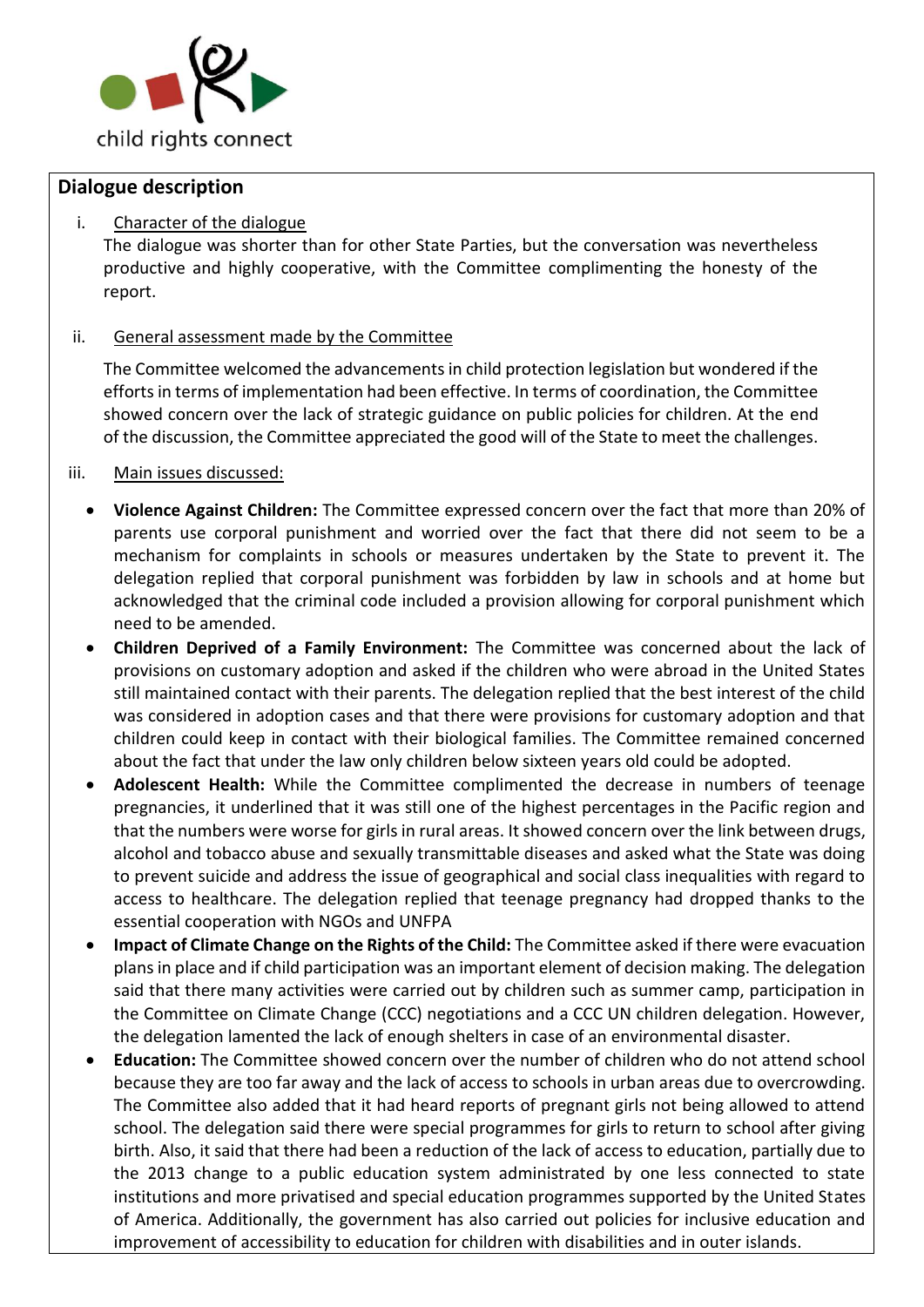

• **Trafficking and Sexual Exploitation:** The Committee asked the delegation what measures were being undertaken to combat trafficking after its official ban. The delegation replied that a task force was working with police and fishing communities. while conducting awareness raising and developing victims' services. In regard to sexual abuse and exploitation, the Committee was concerned about cultural practices which interpret this as a family matter and not a crime and lamented the lack of a proper system for denouncing abuses. Given the high number of girls submitted to sexual exploitation in sex tourism, the Committee asked the delegation how effective the law prohibiting sex tourism was in practice The delegation replied that the recent law had enabled the State to investigate and prosecute these crimes.

## **Recommendations of the Committee**

- **Corporal Punishment:** The Committee recommended the State to amend the Criminal code to explicitly prohibit corporal punishment in all settings and repeal article 3.08; immediately implement provisions prohibiting corporal punishment in schools; establish reporting mechanisms and ensure that investigations and legal proceedings are followed through; conduct awareness raising and training programmes for those in contact with children.
- **Children Deprived of a Family Environment:** The Committee recommended to review the amended Adoption Act to ensure that any child below 18 years old is eligible for adoption; develop regulations and guidelines for all stakeholders in adoptions; enhance the capacity of the Central Adoptions Authority to oversee formal adoption processes; increase awareness of formal adoption at community level; further strengthen awareness raising and monitoring efforts; consider ratifying the 1993 Hague Convention on Protection of Children and Cooperation in respect of Intercountry Adoption.
- **Adolescent Health:** The Committee urged the State to adopt a new comprehensive sexual and reproductive health policy for adolescents, in particular related to STD's, HIV/AIDS and early pregnancy; ensure that comprehensive age-appropriate sexual and reproductive health education is part of the mandatory school curriculum targeting adolescent girls and boys; decriminalise abortion in all cases for girls and ensure safe access to abortion and postabortion care services and that the views of the girl are always considered; improve adolescents' access to reproductive healthcare and related services, including access to available and affordable contraception; develop a policy and plan of action on alcohol, smoking and drug abuse by children and adolescents and create accessible and youth-friendly drug dependence treatment and harm reduction services.
- **Impact of Climate Change on the Rights of the Child:** The Committee recommended to implement the already existing national plans for climate change; increase children's awareness and preparedness for climate change and natural disasters and establish schoolbased programmes; develop a comprehensive disaster-sensitive social protection system and ensure that the special vulnerabilities of children are taken into account; review emergency protocols to include assistance and support for children with disabilities during emergencies and natural disasters; increase the number of evacuation centres and ensure their accessibility to all children; improve data and assessment to establish an evidence base for risk reduction and preparedness, particularly for children with disabilities.
- **Education:** The Committee recommended that the State implements documents relating to the rights of the child and education; analyse the root causes of low enrolment rates at different school levels and implement actions to remedy it; ensure pregnant teenagers and adolescent mothers are supported and assisted in continuing their education; develop and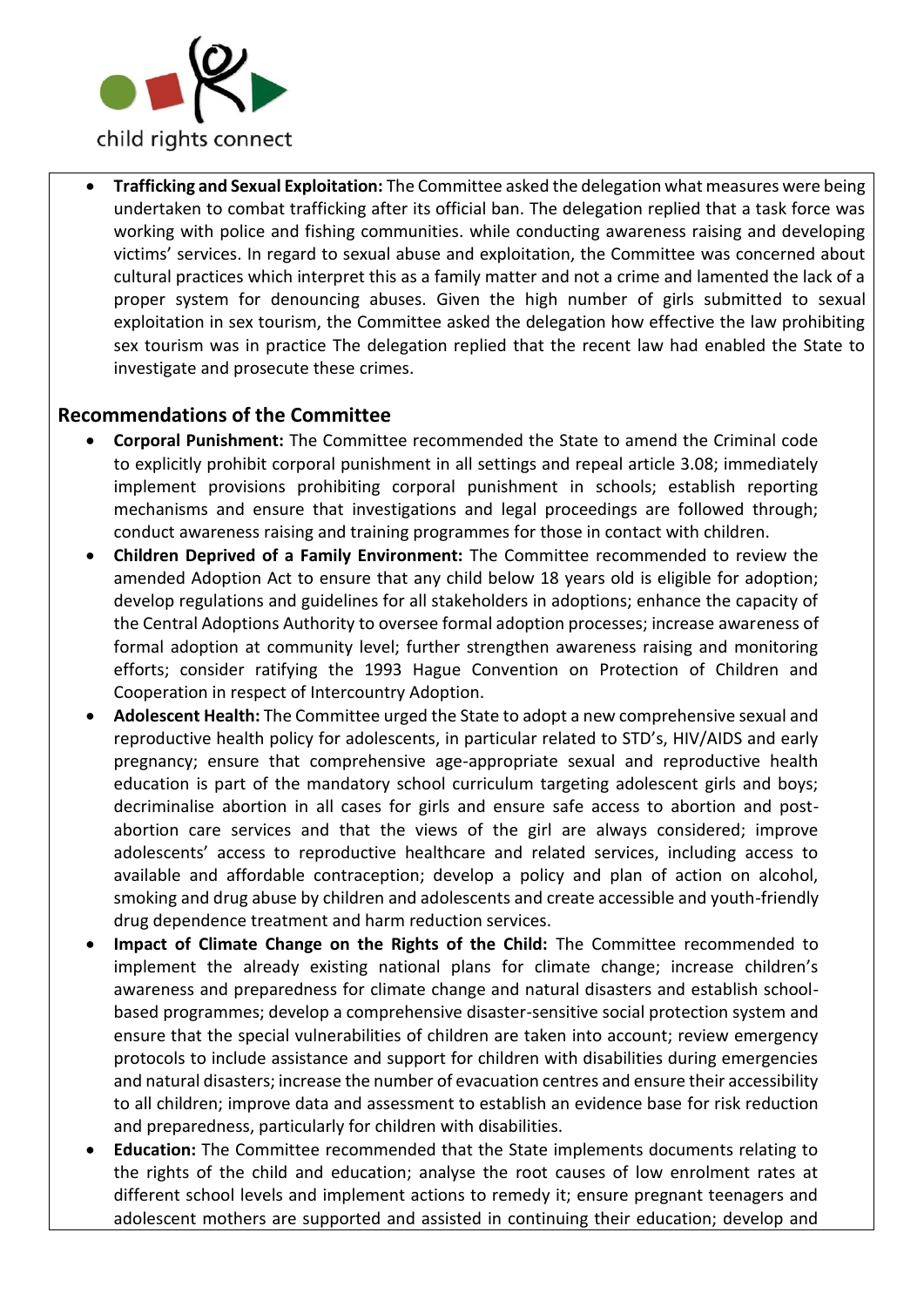

promote quality vocational training; take measures to ensure equal access to quality education in all areas, particularly for girls and children with disabilities.

• **Trafficking and Sexual Exploitation:** The Committee urged the State to ensure that relevant legislation is enforced and perpetrators are brought to justice and adequately punished; train relevant staff on how to receive, monitor and investigate complaints in a child-sensitive manner; strengthen the capacity and inter-agency coordination of the National Task Force on Human Trafficking; establish mechanisms, procedures, and guidelines to ensure mandatory reporting of cases of child trafficking and exploitation; strengthen awareness raising activities and establish a complaint mechanisms which can receive, monitor and investigate reports on cases of child trafficking; establish protective mechanisms and services to safeguard children at risk and victims; improve access to disaggregated data on victims; consider ratifying the Protocol to Prevent, Suppress and Punish Trafficking in Persons, , Especially Women and Children.

## **Sustainable Development Goals**

In its Concluding Observations, the Committee referenced the following Sustainable Development Goals in its recommendations:

- Target 1.3 on implementing nationally appropriate social protection systems and measures for all;
- Target 3.2 to end preventable deaths of new-borns and children under 5 years of age;
- Target 3.5 on strengthening the prevention and treatment of substance abuse, including narcotic drug abuse and harmful use of alcohol;
- Target 3.7 on ensuring universal access to sexual and reproductive healthcare services, including for family planning, information and education, and the integration of reproductive health into national strategies and programmes;
- Target 4.5 on eliminating gender disparities in education and ensuring equal access to all levels of education and vocational training for the vulnerable, including persons with disabilities and children in vulnerable situations;
- Target 13.b on promoting mechanisms for raising capacity for effective climate-change related planning and management in least developed countries and small island developing States;